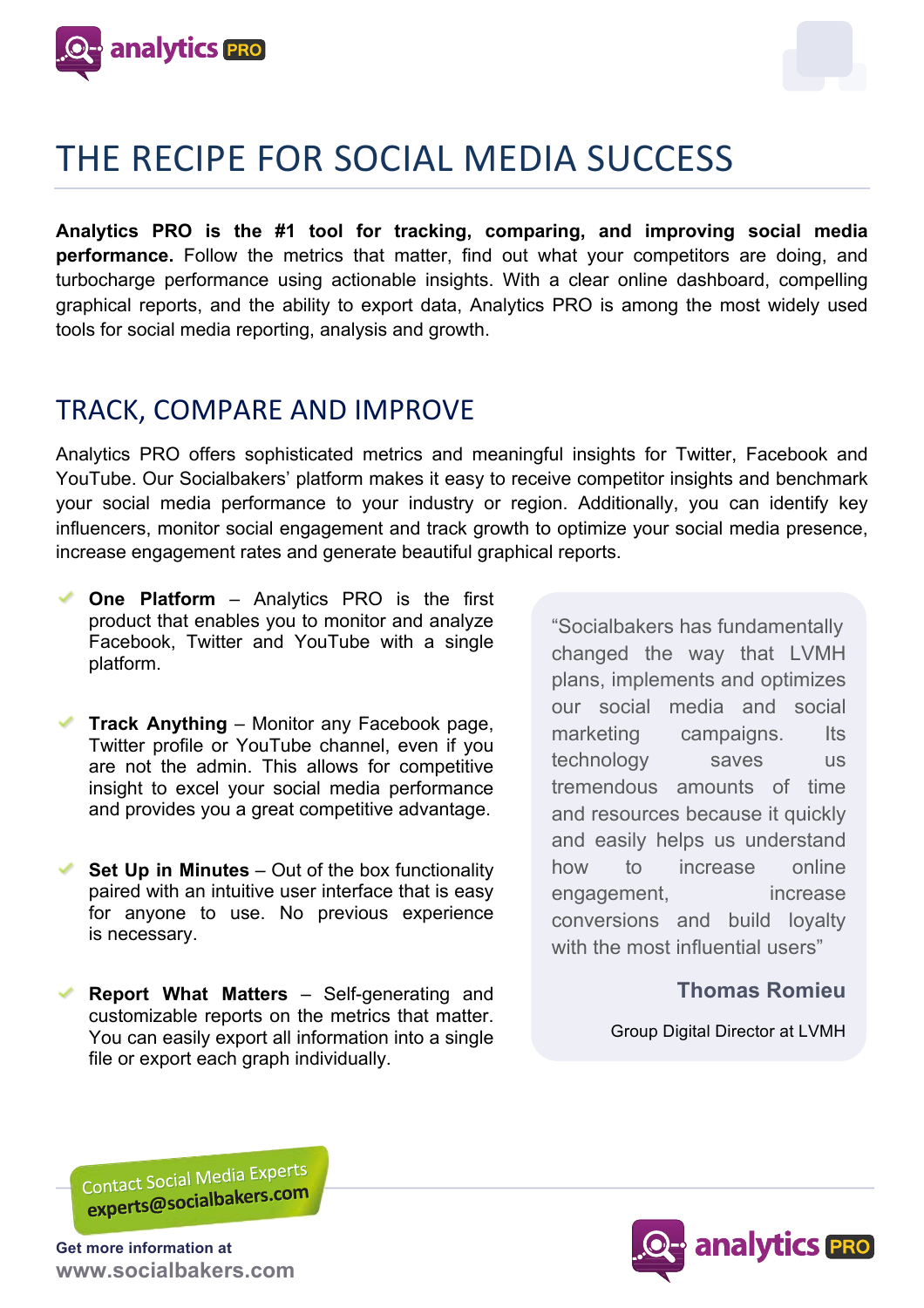

Whether you're trying to increase the number of retweets your brand gets on Twitter, attempting to maximize your fan engagement on Facebook or improve the view-rate of your YouTube videos, Analytics PRO will help you achieve your goal. Receive actionable insights on how to improve your social media presence based on your internal performance and the performance of your competitors.

# ANALYTICS PRO: CLOSER LOOK AT FEATURES

- **Dashboard** This displays the list of pages, profiles or channels you are monitoring. You have the ability to add as many as are included in your package. It is important to monitor both your pages and the pages of your competitors to receive valuable insights on how your page's performance compares to others in your industry.
- **Content and Activity monitor** One of the most important roles of a social media manager is content optimization. If competitors are posting more engaging content, attempt to emulate their posts to increase your engagement rates and visibility. With Activity Monitor you can see when a competitor launches a new tab or adds engaging content to one of their pages.
- **Comparison** Easy side-by-side comparison between your brand and competitor brands on Twitter, Facebook and YouTube. See what your competitors are doing on social media and learn where they're succeeding and where they're not. Easily identify the most engaging content on multiple pages and never miss any important competitor updates.

"Socialbakers has developed a cutting edge platform that does just that. Analytics PRO allows brands to compare their social media efforts to other competitors in their industry. This gives our clients a competitive edge for their business resulting in increased customer acquisition rates, augmented customer relationsh ips, and higher levels of brand awareness."

### **Josh Harcus**

Director of Business Development at SayItSocial

**Benchmarking** – Not only can you compare your page to specific competitor's pages, but you can compare your performance to your entire industry.

Contact Social Media Experts Contact Social Iviedia Diversion